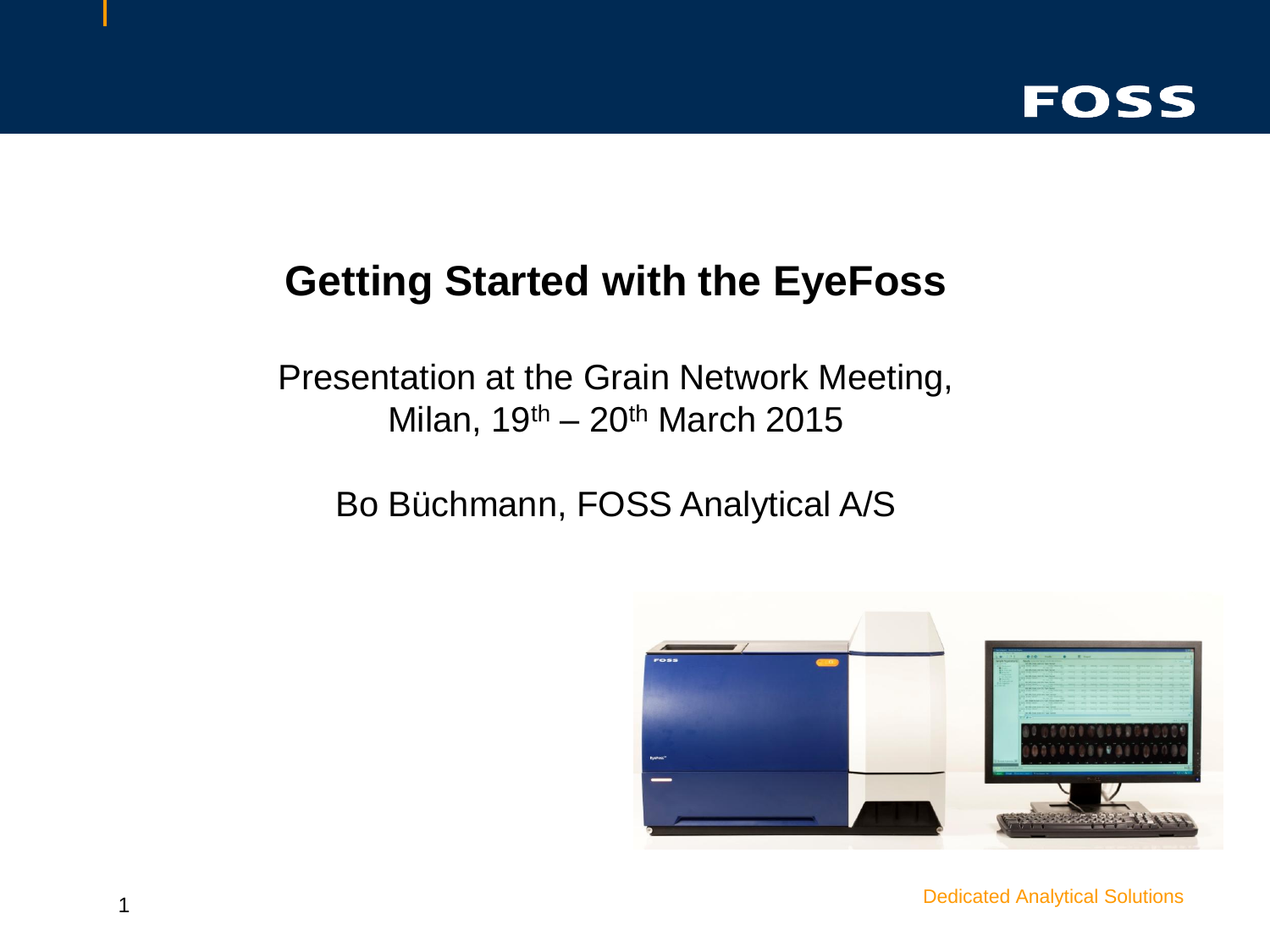

## **≻ Scope**

- Alignment of Expectations
- Calibration Material
- Validation Samples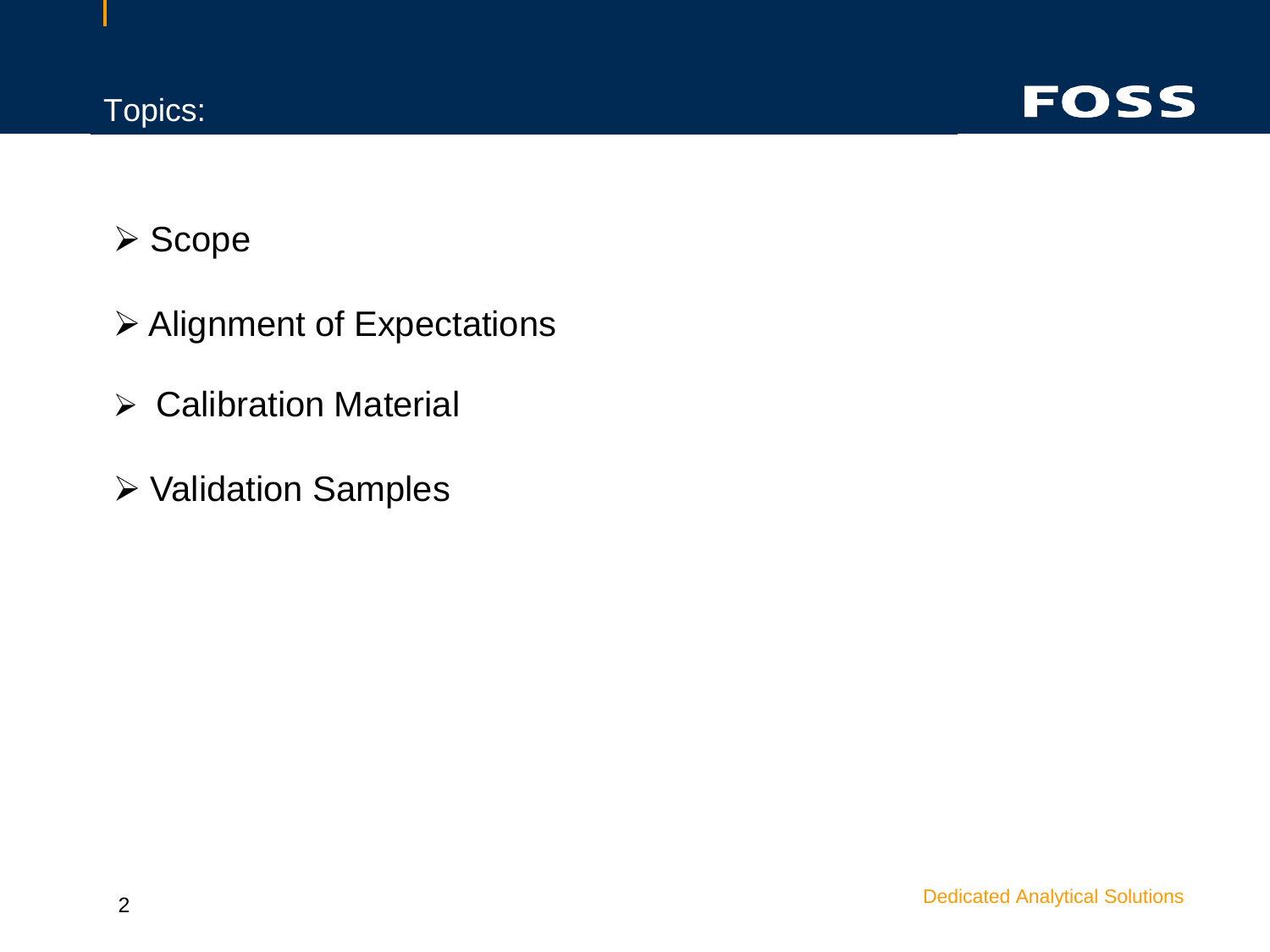

 $\triangleright$  The "target" is a future, imaginary customer with no prior knowledge of the technology but with a stated interest in testing the EyeFoss.

 $\triangleright$  The main focus shall be on the early testing stages of development.

 The recommendations shall encompass processes to be conducted by both the customer and Foss Analytical, as well as the interactive processes between these two parties.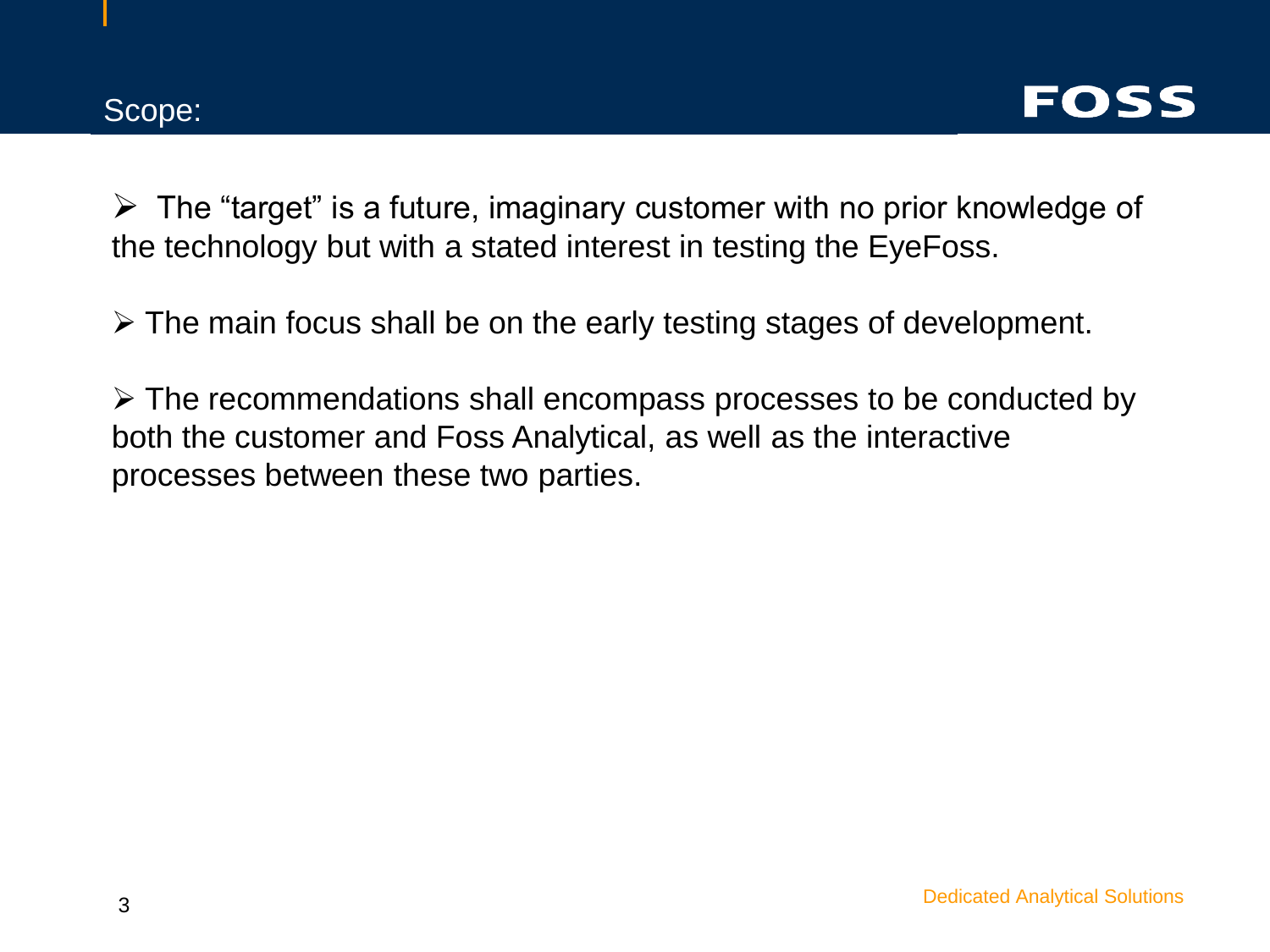

- $\triangleright$  Commercial importance to customer.
- $\triangleright$  Grading range to be covered.
- $\triangleright$  Acceptance to work cross-company.
- $\triangleright$  Availability of biological material for development and validation.
- Easy/complicated and previous EyeFoss experience.
- Official reference methods to be observed.
- $\triangleright$  Amount of work expected from both parties
- Target analytical reliability (accuracy, repeatability and transferability).
- $\triangleright$  Principles for validation.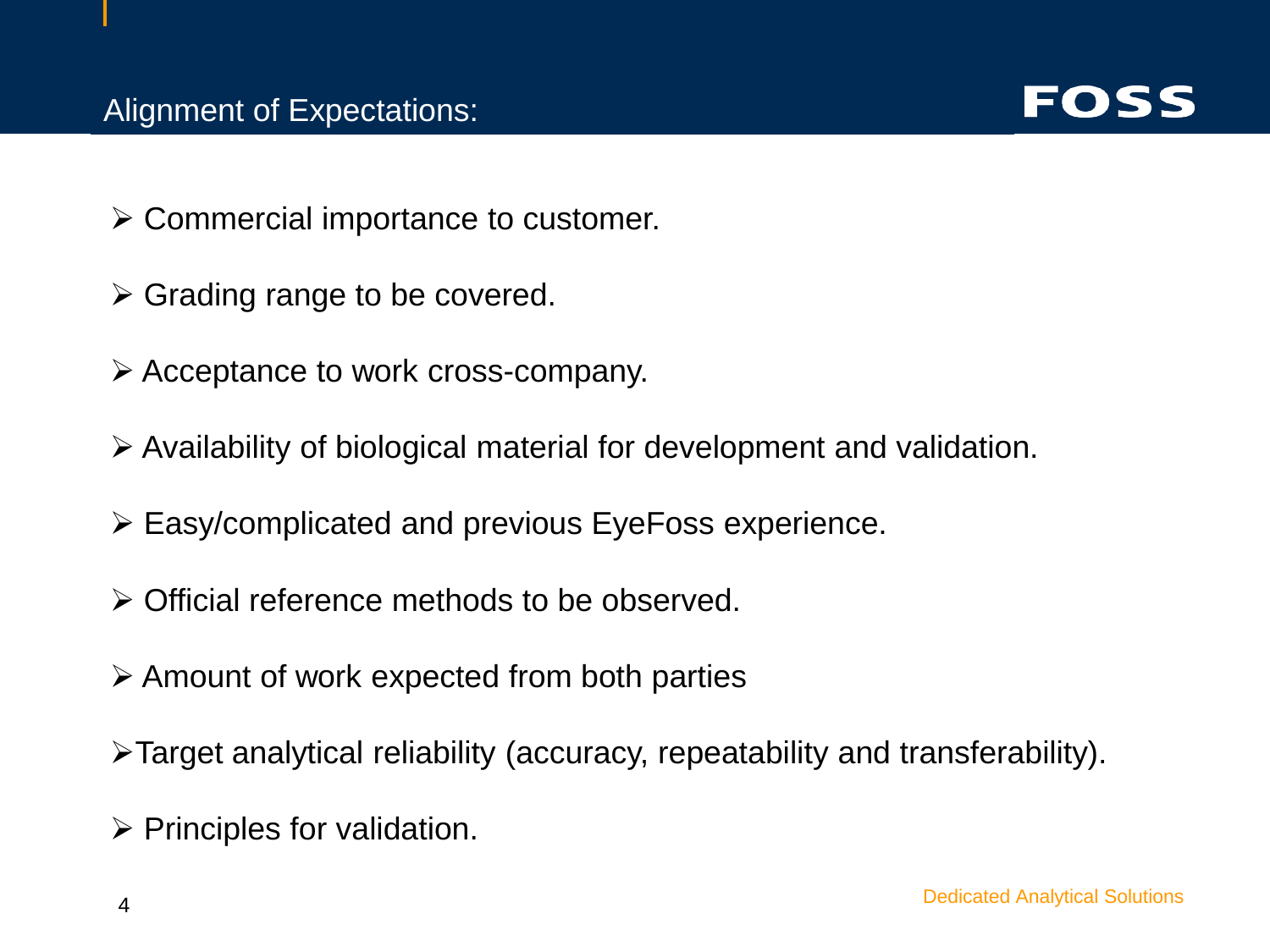

#### **General:**

 $\geq$  Common for all calibration material is that the reference-to-image identity is maintained for the individual object.

#### **Crop-type material:**

 $\triangleright$  Objects representing the crop-type for which a given calibration is developed.

 $\triangleright$  If the crop-type is wheat, for example, crop-type material shall represent both healthy wheat and wheat affected with relevant disorders.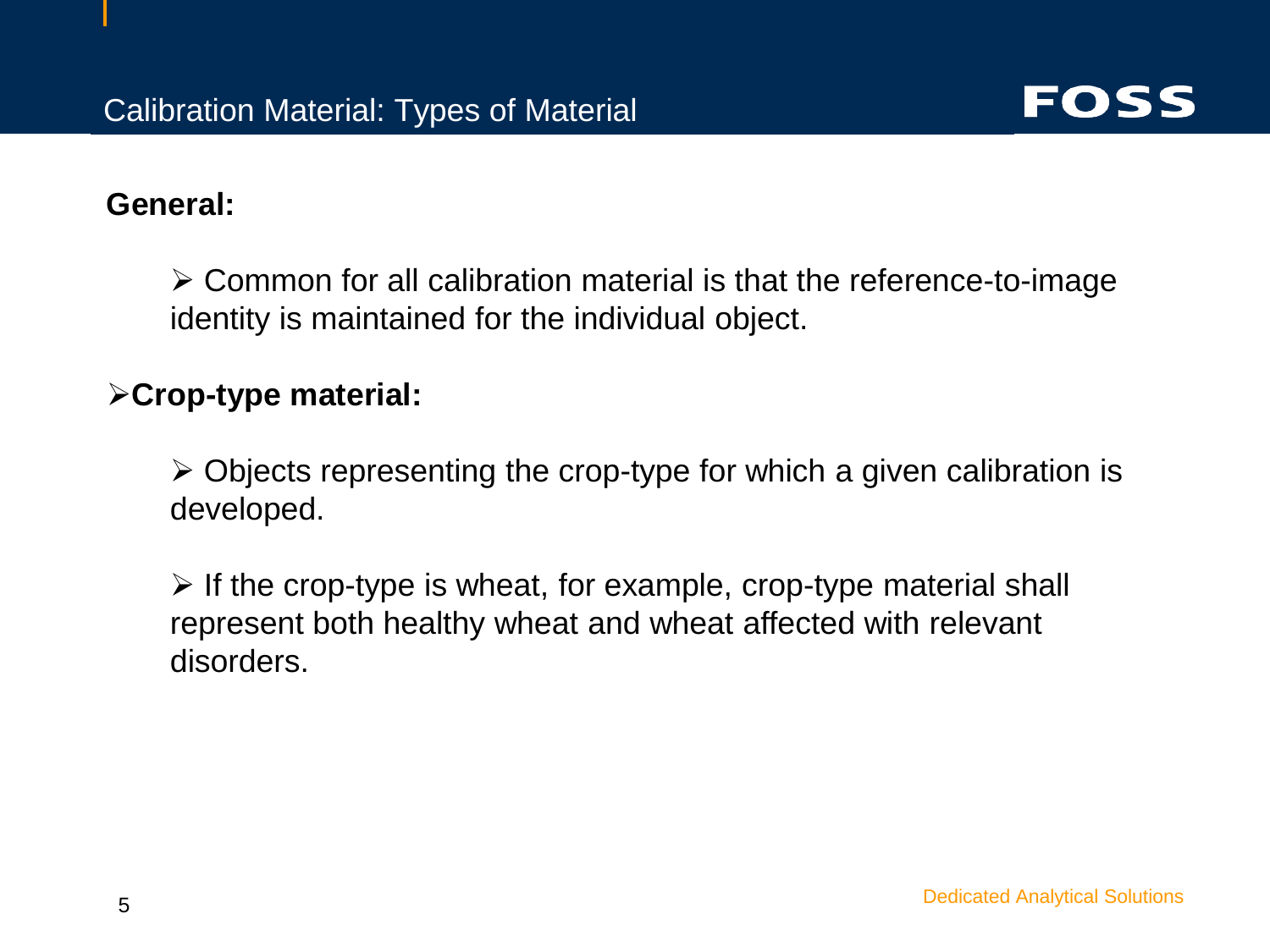

**Class-type material of foreign objects:**

 $\triangleright$  Objects representing the foreign material for which a given calibration is developed, e.g. radishpods.

 $\triangleright$  Usually, the same foreing object material can be used for developing calibrations for several crop-types.

Usually, lack of relevant biological material is not an issue.

#### **Class-type material of damaged objects:**

 $\triangleright$  Kernels of a given crop-type affected by a particular damage.

 Typical examples encompass sprouted, broken or skinned, kernels etc. as opposed to healthy kernels from the same crop-type.

 $6$  depends on the whims of nature.  $\blacksquare$  Dedicated Analytical Solutions Lack of relevant biological material can be a huge issue and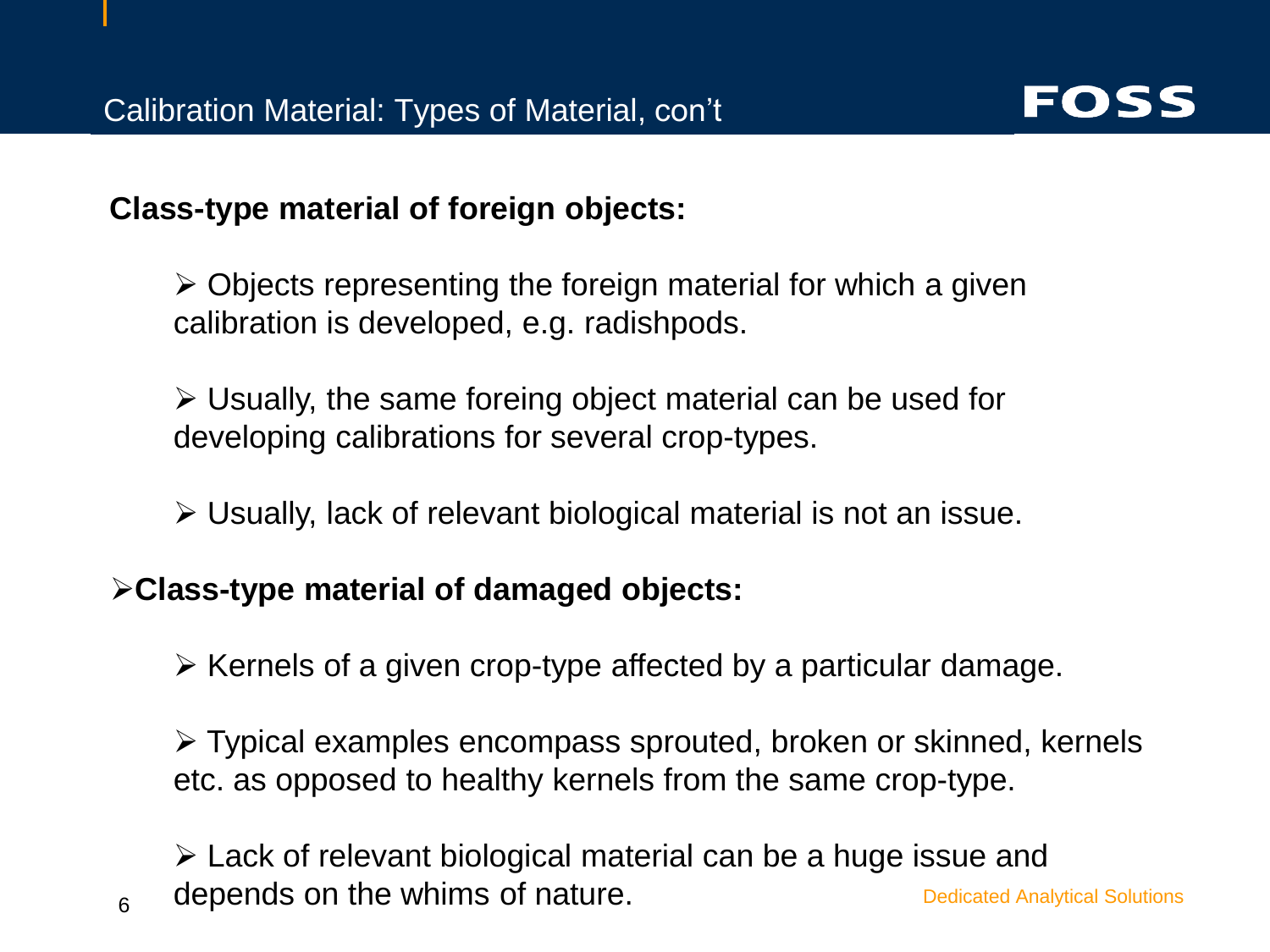

## **Crop-type material:**

 $\triangleright$  At least 10,000 objects as a rough guideline.

 $\triangleright$  The amount will tend to rise further over time to encompass several harvest seasons and/or broader geographical diversity.

### **Class-type material:**

 $\triangleright$  At least 2,000 objects as a rough guideline.

 Foreign object material from a single harvest season and limited geographical origin may well be sufficient.

 $\triangleright$  For damaged kernels the amount tend to rise further over time to encompass several seasons and/or broader geographical diversity.

Calibration material and the time used to develop a cappical Solutions 7  $\triangleright$  There is often an inverse relationship between the amount of calibration material and the time used to develop a calibration.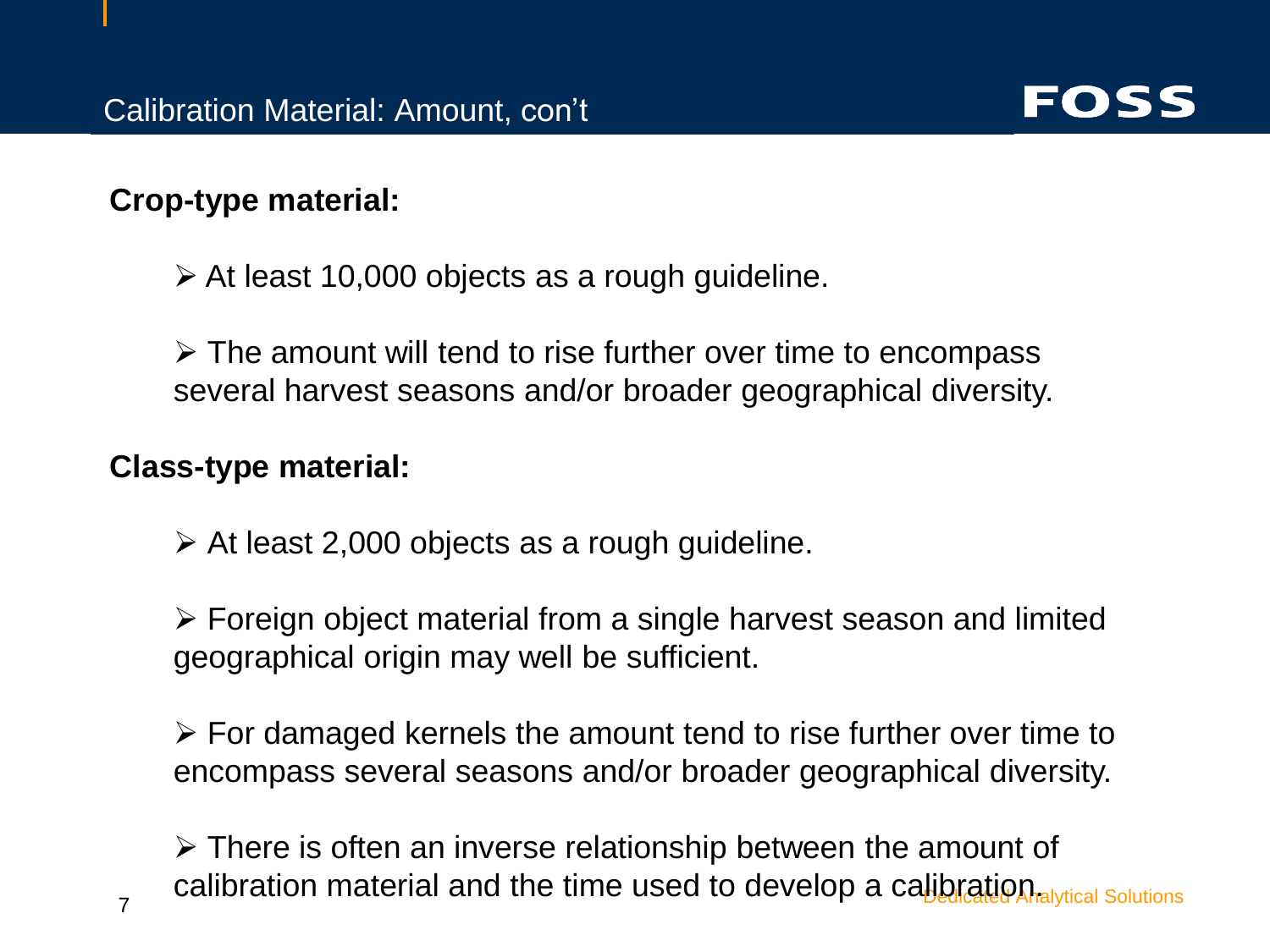

 $\triangleright$  Slope and validation samples are handled in the same way.

 $\triangleright$  They are bulk samples, meaning that a given result is correct if the bulk results from inspection and the EyeFoss are identical; thus they mimic normal commercial samples.

 $\triangleright$  In contrast, it remains unknown whether the exact same kernels are classified identically.

 $\triangleright$  By the nature of things the samples are scanned in bulk with the kernels facing the camera in a random manner.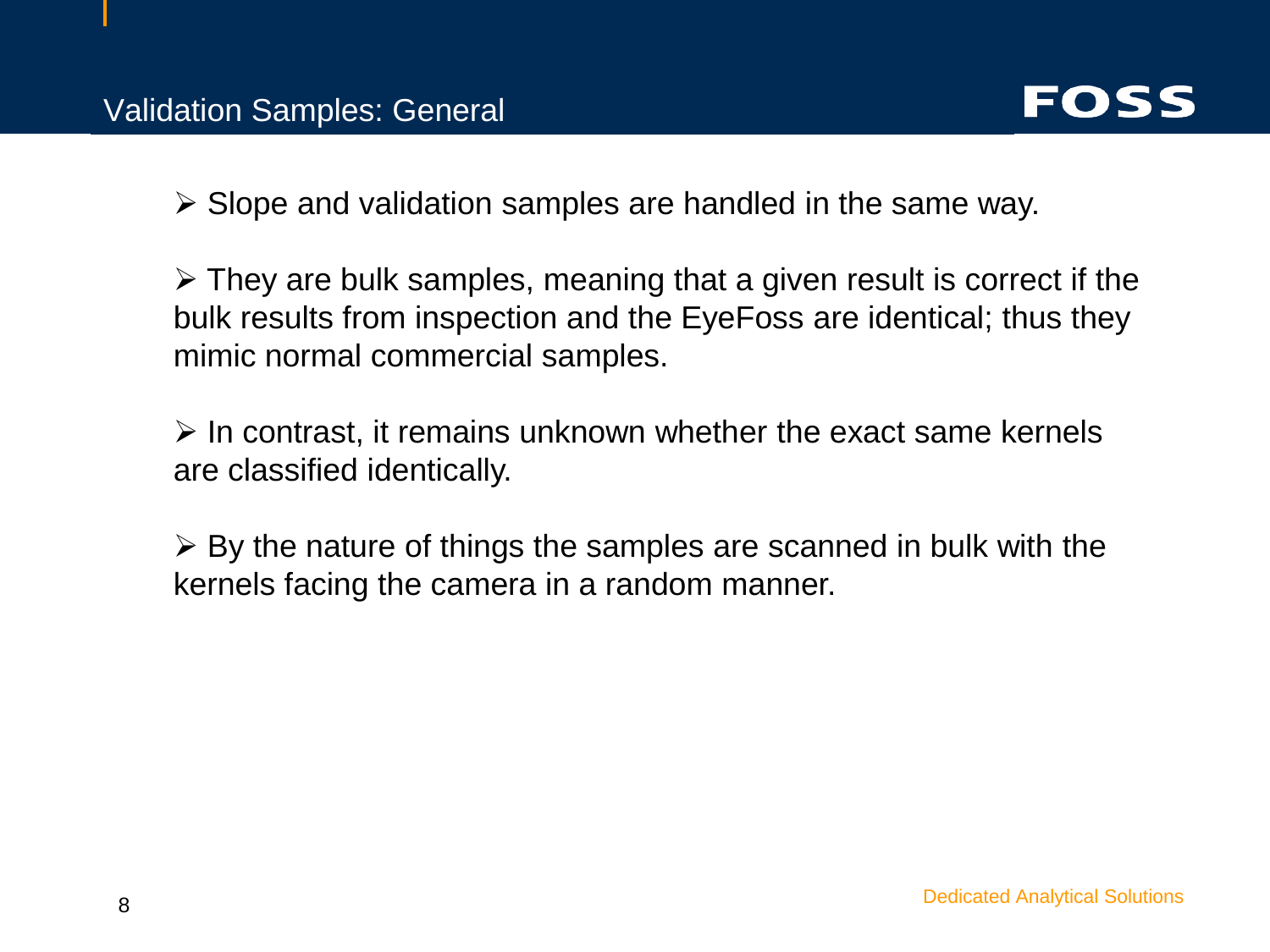

 $\triangleright$  The slope-set is used to convert the predicted output from the EyeFoss (count/count % or v/v %) to the commercial unit required.

 $\triangleright$  An additional purpose is to enable a slope- and intercept correction of the calibration to compensate for would-be model imperfections.

 $\triangleright$  Slope samples are not required for PoP studies.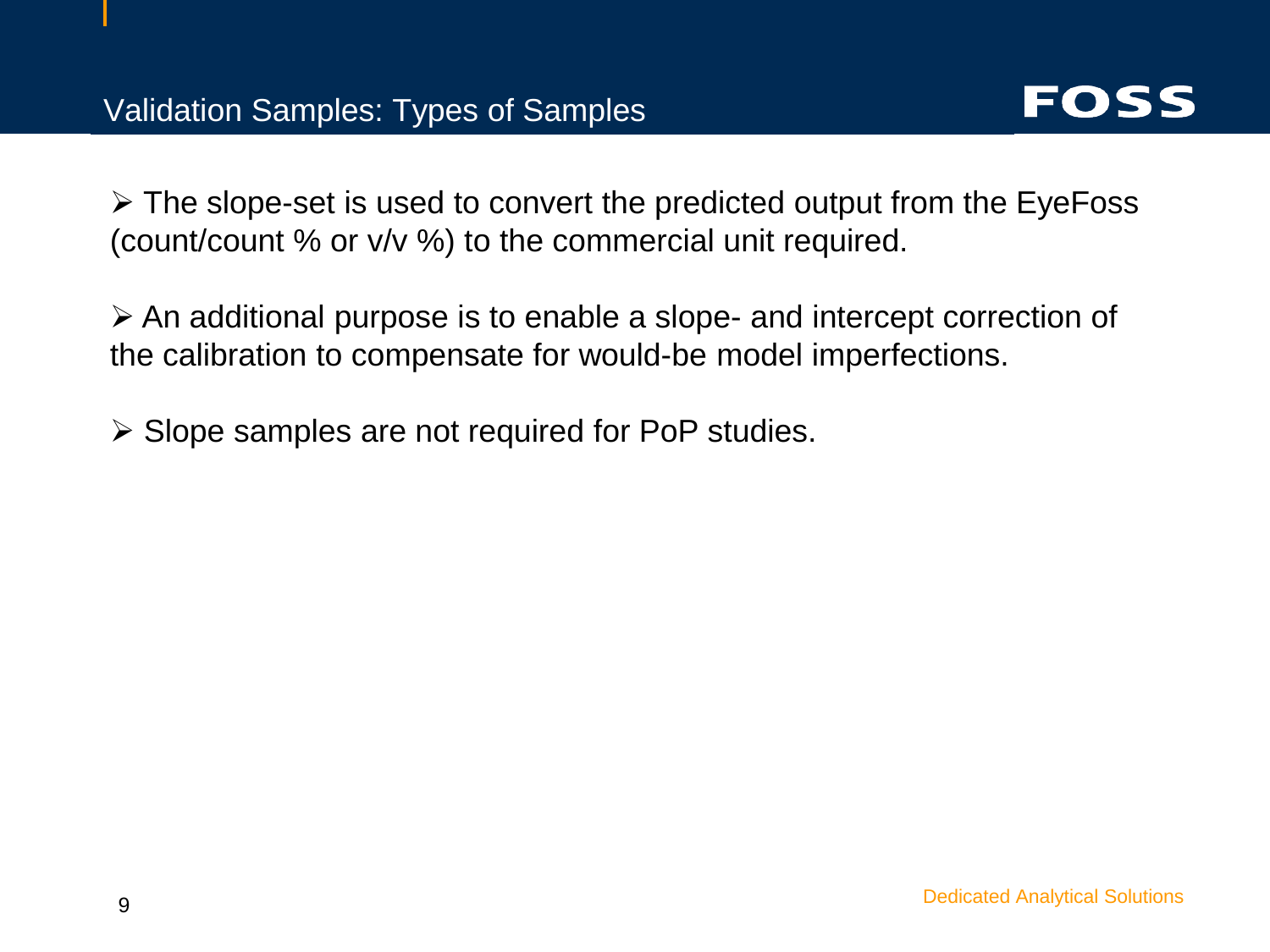

#### **Validation Samples:**

 $\triangleright$  The purpose of the validation-set is to provide a completely independent validation of the accuracy of the prediction model.

#### **Transferability Samples:**

 $\triangleright$  The validation set may additionally be used to assess transferability.

 Alternatively, one can use a separate set made and quantified in the same manner as the validation set.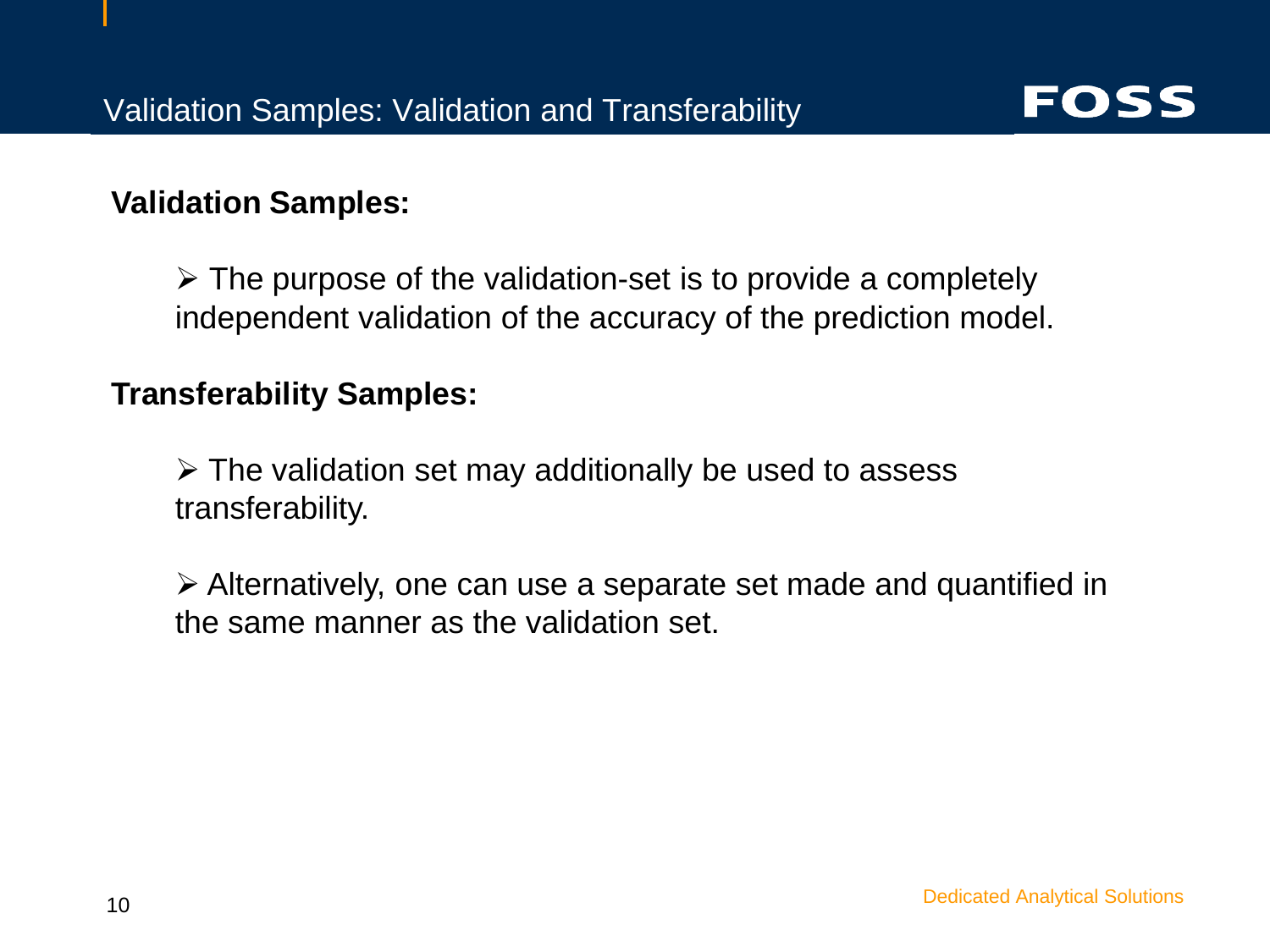

 Typically a slope set (if required) comprises 15 samples and a validation set an additional 15 samples for a given crop-type.

 $\triangleright$  Each sample shall be  $\frac{1}{2}$  liter.

 $\triangleright$  To save labor the samples shall as far as possible combine all the classes to be sloped/validated.

However, additional class-specific samples may be required.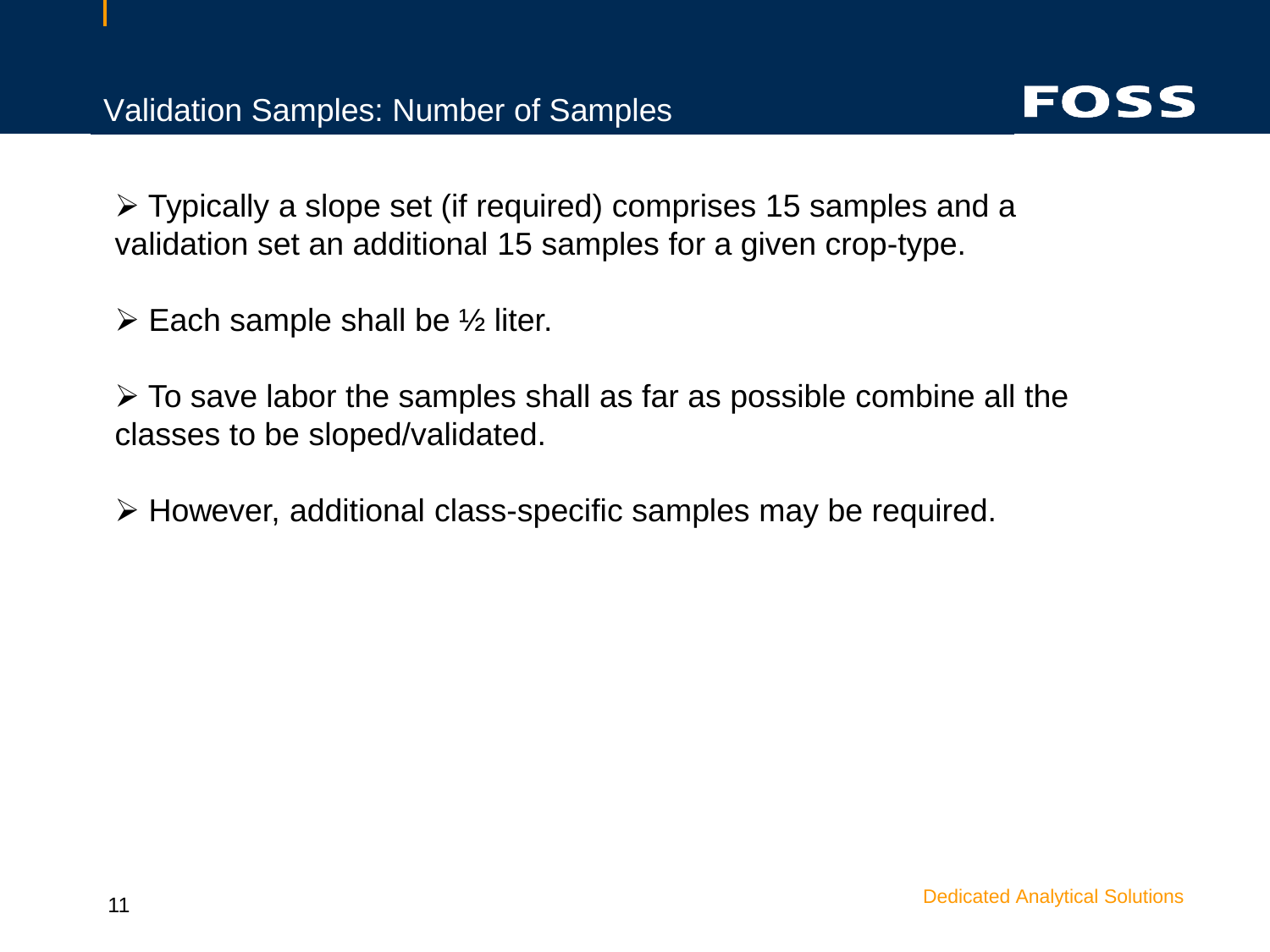

 $\triangleright$  For each class the range shall slightly exceed the uppermost commercial grading limit expressed in the relevant commercial unit.

 $\triangleright$  The composition shall mimic but not exceed the range of biological variation in the calibration material.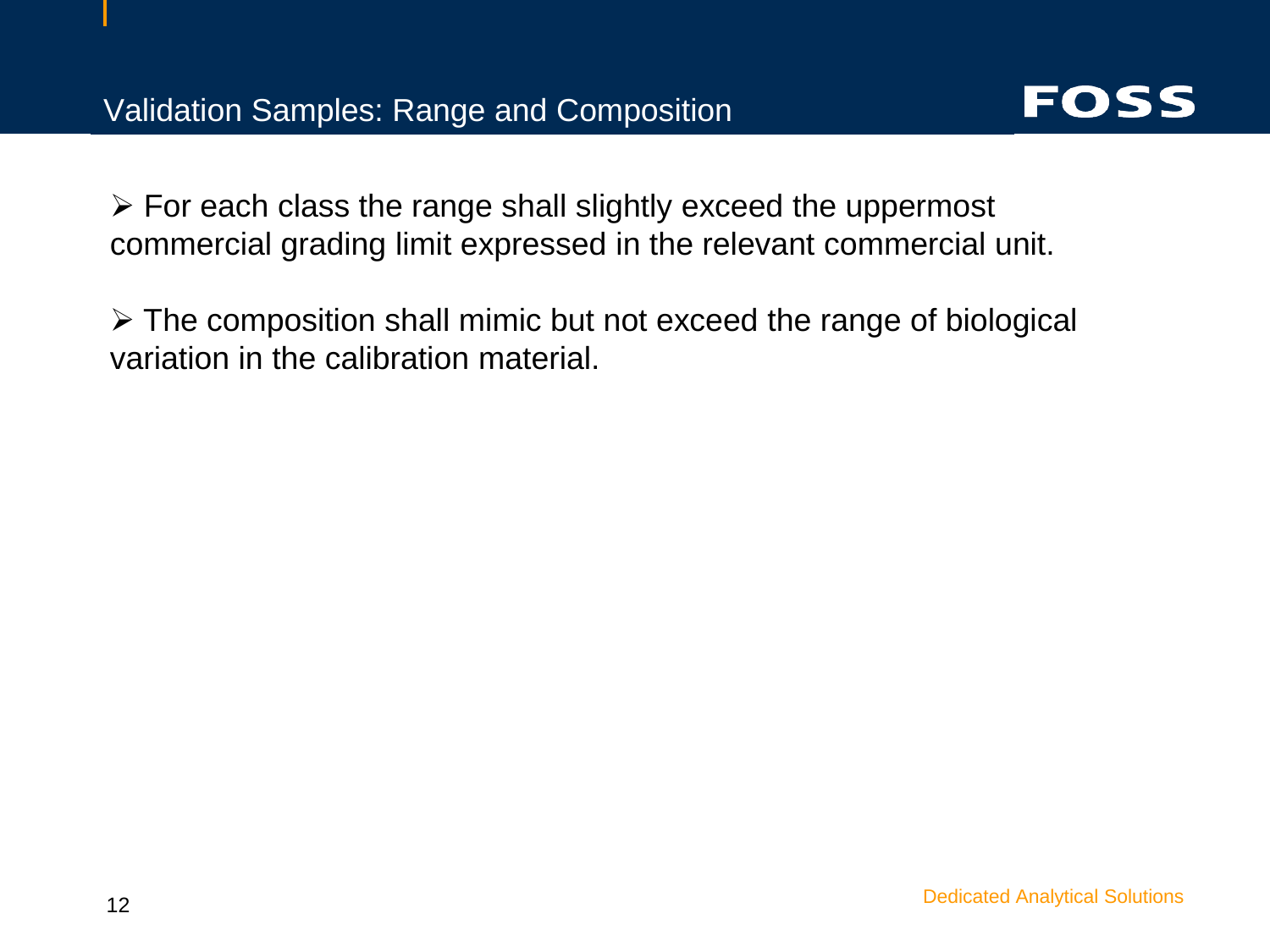

 $\triangleright$  Normally, foreign object slope- and validation samples can be spiked by mixing pure fractions of the pure foreign object material with NotMaterial in proportions covering the range in question.

 $\triangleright$  Due to the nature of spiking it is not a problem covering the desired range of variation.

 $\triangleright$  After mixing the spiked samples are scanned but need not to be graded as the composition is already known.